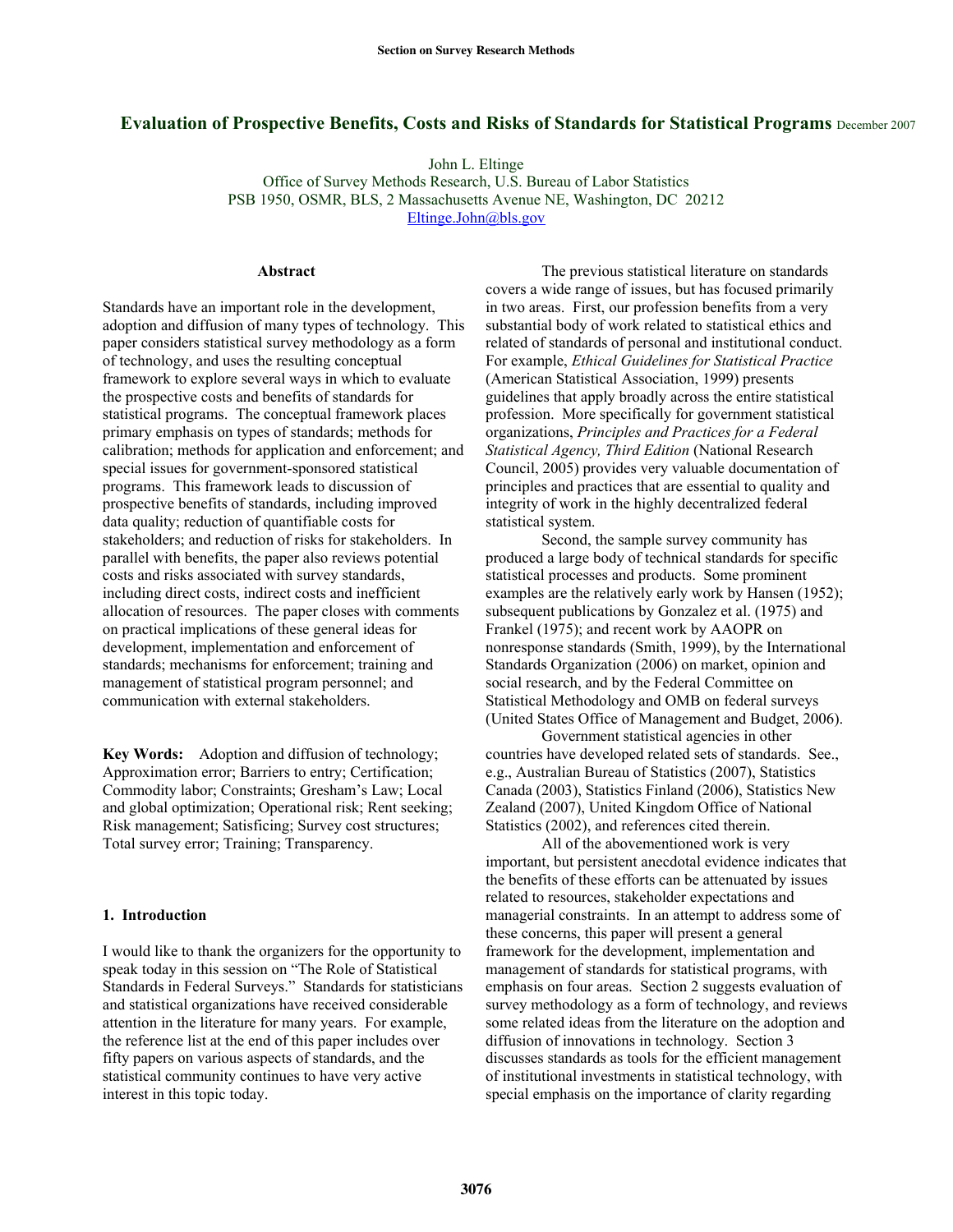prospective benefits, costs and risks. This leads to a conceptual framework for standards in statistical programs, including the targets for standards; calibration of standards; mechanisms for application and enforcement of standards; and special issues encountered with statistical standards and government-sponsored surveys. Section 4 explores the prospective benefits of statistical standards. Section 5 considers a corresponding set of costs and risks. Finally, Section 6 reviews the main ideas in this paper and highlights the importance of transparency; technical training and qualifications of personnel; and integration of standards with institutional values and incentive structures.

# **2. Statistical Survey Methodology as a Form of Technology**

The statistical community works at the fascinating interface between first-principles science and pragmatic technology. Several authors have noted the natural – and I believe largely creative – tensions that arise at this interface. See, for example, Mahalanobis (1965, citing earlier comments by R.A. Fisher) and Healy (1978). These creative tensions in turn can inform a wide range of approaches to standards for statistical programs. The current paper will view statistical methodology primarily as a form of technology, which we will define as the application of fundamental scientific results (largely mathematics, the behavioral sciences and relevant substantive areas like economics or medicine) to address the specific needs of specific groups of stakeholders, based on balanced consideration of tangible benefits, costs and risks. Moreover, any serious discussion of technology management (including standards for said technology) will involve nontrivial trade-offs among the abovementioned benefits, costs and risks.

 In addition, it is worthwhile to consider statistical methodology within a framework defined by the general literature on adoption and diffusion of innovations in technology. See, e.g., Rogers (1995), Katz (2004) and references cited therein. For this current discussion of standards, two points are of special interest. First, the term "standard" implies a certain degree of standardization of the product or process of interest. Consequently, a specific technology (including specific forms of survey methodology) needs to reach a certain level of maturity and stability before one can reasonably develop meaningful standards. Second, carefully calibrated development and implementation of standards can accelerate the adoption and diffusion of a given technology. This is especially true for standards that are transparent and are carefully linked with the articulated needs of users. For example, standards for the quality, integrity and objectivity of published survey data, and for interpretation of those data, can help to enhance public

confidence in results reported by the federal statistical agencies. Similarly, standards for the quality of work with sample design, fieldwork, edit and imputation procedures, estimation systems, personnel training, and cost-accounting systems can help to assure non-specialists that statistical organizations are using available resources as efficiently as possible in production of these data.

Conversely, the lack of standards, or the presence of inappropriate standards, can seriously impede the broad use of a technology by non-specialists, and can lead to corresponding weaknesses in the market for that technology and for further investments in improvement of that technology. This latter point may be especially important for statistical survey programs, which have somewhat unusual market features, e.g., the fact that many of our products are ultimately handled as public goods; and the presence of complex funding streams, production processes and dissemination paths that involve a mixture of statistical agencies, other government agencies, universities, and the private sector.

## **3. Conceptual Framework: Standards as Tools for the Management of Investments in Statistical Technology**

A large proportion of work with statistical methodology, including survey methodology, may be best characterized as a form of capital investment, and thus should be managed accordingly. For example, investments in survey methodology will differ from current expenditures on survey production processes in the time elapsed between the investment and the production of tangible benefits for stakeholders; expected milestones and management decision points; hurdle rates and risk profiles; and the leverage provided by highly specialized skill sets that often require very long learning curves.

If taken seriously, survey standards amount to an institutional commitment regarding investments in statistical technology, e.g., the development and implementation of a specific type of new methodology; or the training of personnel in a given methodological area. In this sense, statistical agencies should view standards as a fundamental tool in the management of our investments in survey methodology. Consequently, the efficient development, implementation and management of standards require solid consensus among the primary stakeholders regarding the framework for prospective standards; the prospective benefits of said investments; and the concomitant costs and risks. The remainder of this section provides a general conceptual framework for evaluation of these standards. Sections 4 and 5 use this framework to explore the resulting benefits, costs and risks.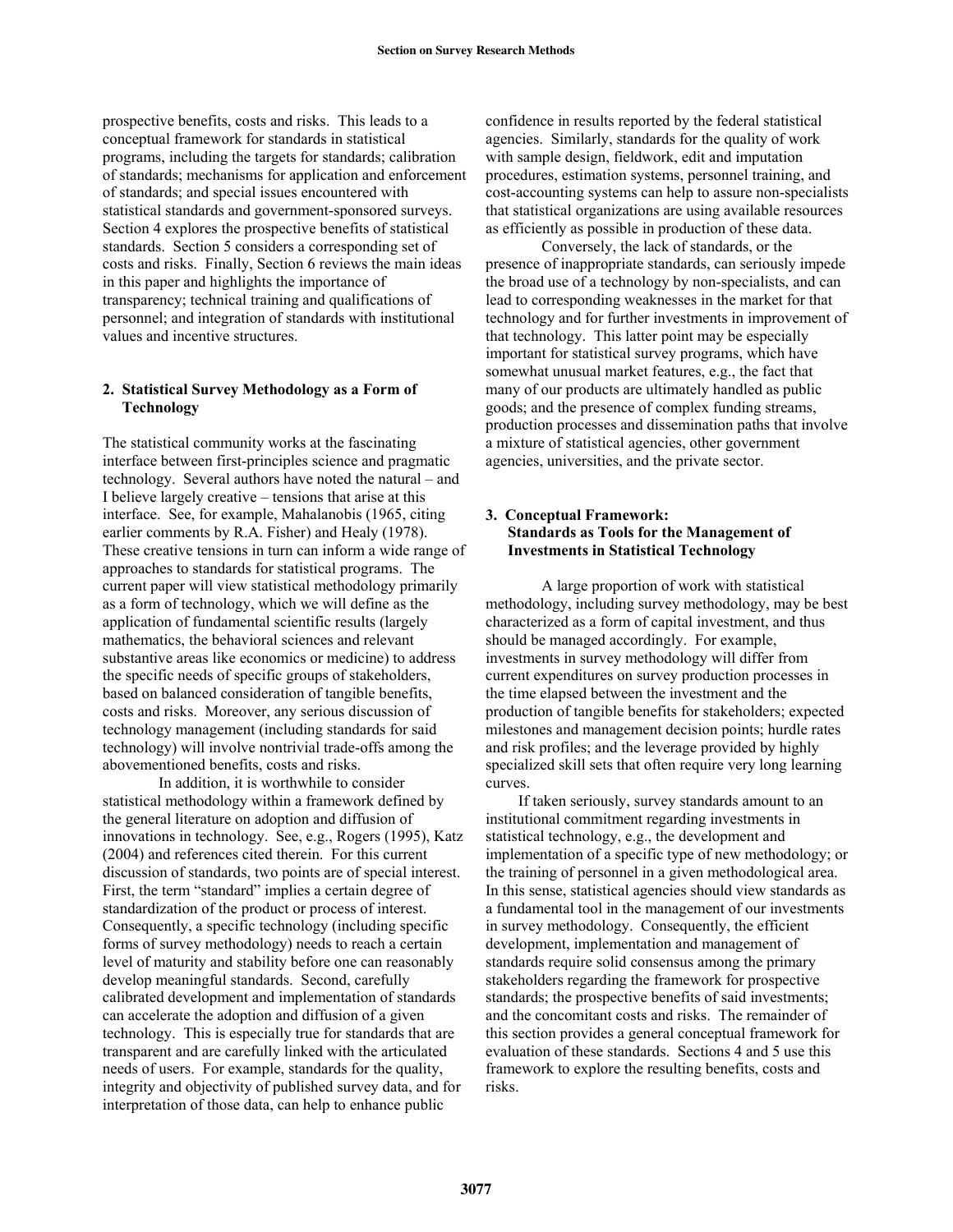## *3.1 Features of a Survey Program That May Warrant Standards*

### 3.1.1 Standards for Statistical Products

In principle, one could consider development of standards for many different features of a survey program. Of greatest interest to some data users would be standards for specific *statistical products* disseminated by the survey organization. For example, many federal statistical agencies use the p-percent rule or disclosurelimitation criteria to determine which cells of a contingency table may be published. In addition, some agencies require that published estimates satisfy prespecified criteria for response rates, relative standard errors or other indicators of data quality. In some cases, agencies also require that published survey reports incorporate information that can assist a data user in understanding the published data. Examples include documents covering definitions, collection instruments and the methodology used to produce the published estimates; tables of standard errors; and other numerical measures of data quality.

In considering these standards, two issues are of special interest. First, it is useful to distinguish between standards for a final product (e.g., relative standard errors for a specific reported index estimate) and standards for an intermediate product (e.g., response rates for the individual data elements that contribute to that index estimate). Second, one should consider standards for statistical products within the broader context defined by the information needs of data users and by the incentive structures for data providers. For example, the "number of published estimates" is one of several factors used to determine funding levels for some statistical programs. In such cases, the program management has a natural incentive to increase the number of published lines; and acceptance and implementation of a proposed standard for data quality is more likely if one integrates the standard with the underlying incentive structures, e.g., by allocating budgets on the basis of the number of published estimates *that meet a specific objective criterion* like maximum relative standard error.

# 3.1.2 Standards for the Properties of Statistical Processes, and for the Objective, Reproducible and Transparent Evaluation Thereof

Most methodological research and evaluation work tends to focus on statistical *processes* and the properties of these processes. Examples include sample design, fieldwork protocols, estimation methods, and dissemination methods. For each of these components of a statistical survey procedure, one could consider a corresponding set of *process standards* for, e.g., selection of sample units (including probability-based sample reductions when necessary); rigorous development and testing of instruments; efficient use of sample data and available auxiliary information; procedures to reduce respondent burden; contact rules for sample units; the number and form of callbacks for nonresponding units; internal and external quality checks; and the approximate unbiasedness of estimators.

 In parallel with these process standards, one generally expects to see standards for *objective, reproducible and transparent evaluation and reporting* of the properties of statistical programs. For example, an OMB package for a survey program should include (or provide appropriate references to) clear, detailed and explicit descriptions of the proposed sample design; formulas for the principal point estimation and inference methods used; and documentation of previous empirical results that support claims regarding anticipated response rates, standard errors and other quality measures.

### 3.1.3 Cost Structures for Statistical Programs

In practical survey operations, performance – and compliance with applicable standards – depends both on methodology and on the efficient allocation of a wide variety of resources. Efficient allocation in turn depends very heavily on available information on fixed and variable costs at a relatively fine level of aggregation. Some simple fieldwork examples include the relative costs of: listing and mapping of households in a sample area; collection of data through the internet, mail, telephone interview or personal-visit interview; an initiation interview and a re-interview in a panel survey; and initial contact attempts, re-contact attempts, and "reluctant unit" conversion attempts. Other examples include the relative costs of: obtaining and "cleaning" a new source of administrative records; development of a new component of a survey collection or processing system; maintenance of system components; and training of interviewers on new instruments.

OMB regulations require reporting of aggregate estimated costs (to the government and to respondents) of a proposed federal survey. It appears, however, that for many government surveys, there is relatively little information available publicly regarding variable cost structures like those covered in the preceding paragraph. Development of standards in this area would require a large amount of work, but could contribute significantly to efficient management of federally sponsored surveys. Such standards may be of special interest in the current budgetary environment, because efficient management of cost-quality trade-offs in a constrained fiscal environment generally require a sophisticated empirical understanding of variable cost structures at a relatively fine level of aggregation.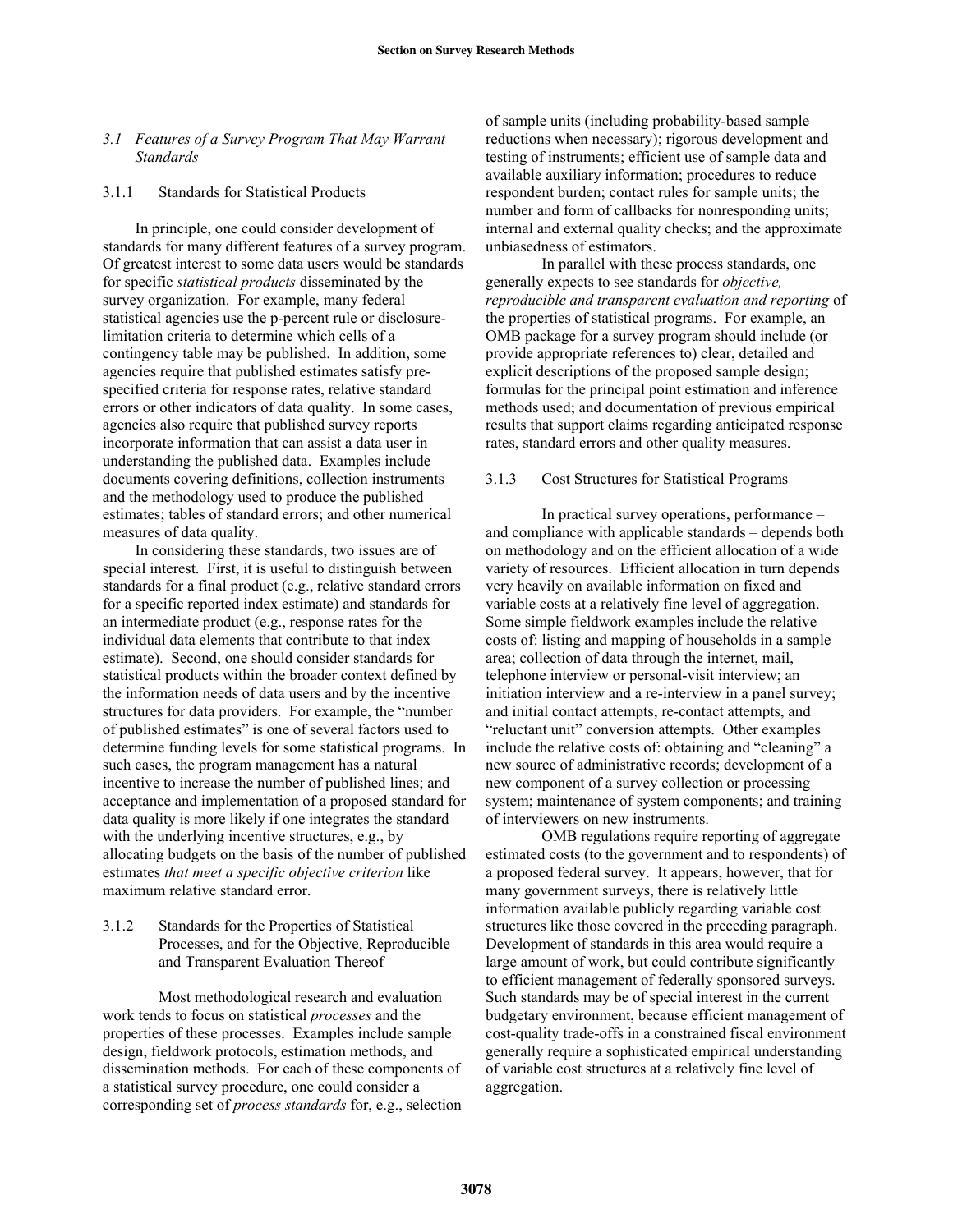3.1.4 Qualifications and Performance of Personnel and **Organizations** 

Many of the abovementioned survey processes require a very high level of technical and managerial sophistication. The underlying individual and institutional capabilities often involve long learning curves and a high degree of specialization. These requirements can impact survey program standards in two related ways. First, a realistic set of technical standards will be effective only if they are developed, implemented and managed by personnel with extensive training and experience in applicable areas of survey work. Second, it can be appropriate to have a component of survey program standards focused specifically on the training, experience and track records of the individuals and institutions that are scheduled to carry out the proposed survey work.

# *3.2 Calibration of Standards: Width and Height of the Bar*

For each of the areas considered in Section 3.1, development of appropriate standards will involve decisions on *calibration* of that standard, i.e., determination of the scope of work covered by the standard (sometimes colloquially called the "width of the bar") and the stringency of the standard (or the "height of the bar"). For statistical programs, the appropriate scope of coverage is largely an empirical question driven by whether the proposed standard will contribute substantially to produce benefits, reduce costs or manage risks for some legitimate major stakeholders.

One may loosely classify the stringency of a standard into one of three groups. *Descriptive calibration*  compares performance with current common practice. The resulting standards may be useful to maintain current institutional strengths in changing budgetary or management environments, or to codify reasonable and customary practice for the benefit of new entrants or organizations that lag behind standard practice. *Normative calibration* compares performance with current or historical best practice. Normatively calibrated standards will tend to "raise the bar" for the performance of many participants. *Aspirational calibration* compares performance with scientific principles or other idealized criteria. Aspirational calibration may be appropriate for surveys that differ fundamentally from those commonly conducted by high-quality survey research organizations. Examples might include surveys of populations that are markedly different from standard household or establishment populations, or surveys conducted under unusual constraints. However, such surveys may require extensive monitoring and mid-course adjustments, and may not be compatible with customary approaches to

standards. In such cases, it is especially important to distinguish carefully between *standards* and *nominal optima* developed under idealized conditions.

# *3.3 Mechanisms for Implementation, Enforcement and Revision of Standards*

Four important issues in the implementation, enforcement and revision of standards are as follows. First, and arguably most important, is the training of personnel. Some of this training may center on the specifics of the standards, but of much greater concern is the quality and depth of training in the fundamentals (e.g., mathematical statistics, behavioral sciences and related substantive fields) that led to the standards. A second issue is the coordination of the implementation plan with externally driven features of the survey, e.g., revision cycles related to periodic census collections, changes in classification systems, system upgrades and budgetary constraints. Third, an agency will need to choose the forms in which to enforce the standard, e.g., through transparent external reporting, formal management monitoring and control, or third-party evaluation and enforcement. Fourth, in keeping with comments in Mitchell (1998), the monitoring of standards involves both the evaluation of compliance by a particular survey program; and follow-up evaluation of the true impact that the implemented standard had on the benefits, costs and risks for the survey program and its primary stakeholders.

 With these four elements in mind, it is useful to consider three primary questions in the development, implementation and enforcement of standards for survey programs:

- 1. Are the standards and enforcement mechanisms coherent with the overall value system and incentive structure of the institution, and of the overall statistical system?
- 2. If not, do the proposed standards flow from a serious consensus – and a workable plan - to change the institutional culture and incentive structure?
- 3. Do key stakeholders have a reasonably clear understanding of benefits, costs and risks arising from these standards?

## *3.4 Special Issues for Government-Sponsored Statistical Programs*

Many of the ideas in Sections 3.1-3.3 apply to a wide range of standards for general types of technology. Surveys and other areas of statistical methodology,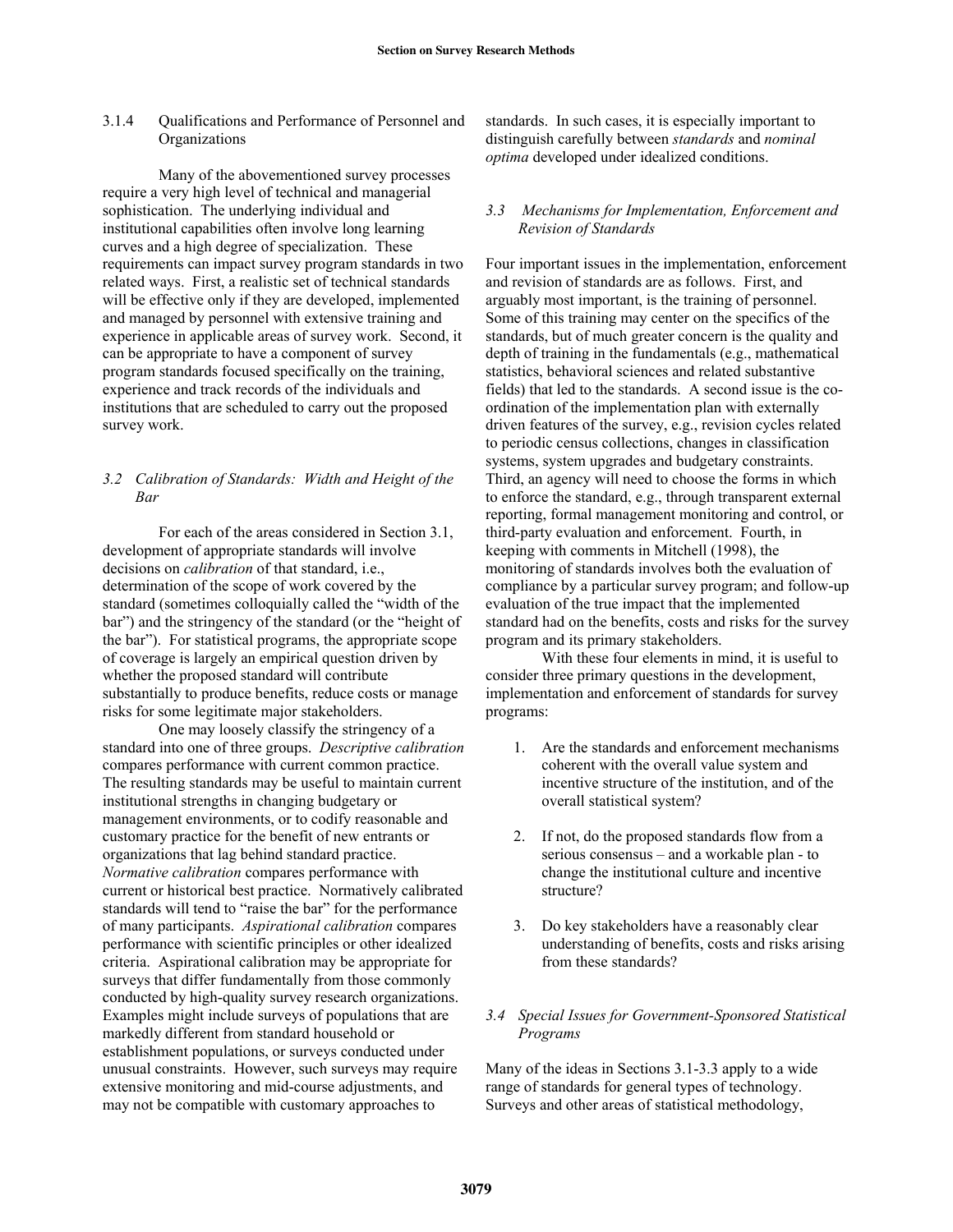however, also have some relatively unusual characteristics that warrant special consideration in the development of standards. First, empirical feedback loops on statistical performance may be limited, slow, inefficient or not transparent to non-specialists. For example, a general data user can readily observe – and have concerns about - the temporal volatility of a published series of monthly estimates. However, without specialized analyses, that user may not be able to distinguish between volatility attributable to, respectively, monthly variability in the underlying true series and sampling error or other forms of noise. Similarly, the reduction of biases related to selection mechanisms, nonresponse or reporting error may require a substantial investment of agency resources, but it may be difficult or impossible to provide nonspecialists with a transparent assessment of the magnitude of the resulting reduction in bias for a particular set of published estimates. To some degree, external third-party peer review by responsible specialists can help to address these issues with limited feedback loops.

 Second, customary statistical properties (e.g., mean squared error) may not have strong linkage with the utility functions of the primary stakeholders of a given survey program. Consequently, statistical agencies need to consider ways in which to develop standards that are consistent both with underlying statistical methodology and with the primary articulated needs of data users and other important stakeholders.

 Third, some areas of technology develop and implement standards largely in an audit-type framework, with a correspondingly adversarial style of review and enforcement. This can be appropriate for certain areas that involve commodity work (in which there is relatively little additional value provided by products that go beyond minimum standards) or that require exclusion of a substantial number of low-quality participants. Most survey work by federal statistical agencies, however, fits much better with a continuous-improvement model that emphasizes a collaborative work environment and recognizes that management of a high-performing survey organization requires many nuanced judgment calls and work that consistently goes far beyond minimum standards, with a corresponding allocation of resources.

 Fourth, there is increasing interest in the use of administrative record sources in conjunction with, or in place of, customary sample surveys. However, many statistical agencies have little or no direct control over important technical features of the administrative record systems, e.g., the populations covered; variables included in the records; definitions of these variables; the completeness and timeliness of records; and other measures of data quality. Consequently, the direct development and implementation of standards for statistical uses of administrative record systems may be subject to severe practical constraints, and may center on

the extent, if any, that one may the administrative record source for, respectively, direct production of statistical reports; for auxiliary data integrated into both sample design and estimation work; or for frame information only.

 Finally, statistical standards processes for government agencies are also complicated by the presence of multiple stakeholders with potentially disparate utility functions; variability of agency structure (large centralized statistical agencies, decentralized statistical systems or statistical contract work sponsored by non-statistical agencies); and changing expectations of stakeholders regarding, e.g., burden, data quality, confidentiality, disintermediation of information, and degree of data access.

## *3.5 Communication of Standards to External Stakeholders*

As noted in Section 2, standards can be important in ensuring the efficient operation of markets for many types of technology, including survey methodology. However, that efficient operation requires extensive and ongoing communication with a wide range of stakeholders, many of whom are outside of the statistical program of interest. Three external groups are of special interest. First, data users need to understand the extent to which statistical standards provide assurance regarding the quality of specific data releases, and the impact of those quality characteristics on specific uses of the data. Second, standards can also impose additional burden or other constraints on some stakeholders. For example, precision requirements in publication standards may limit the level of aggregation at which we can publish estimates. In addition, disclosure-limitation standards may lead to suppression of cells in tabular reporting or limitations on design information and extreme values included in microdata releases. Third, in many statistical programs, a substantial amount of work is carried out by groups beyond a single statistical agency. Examples include programs managed jointly by multiple federal agencies; federal-state cooperative programs; and work performed by universities or the private sector.

### **4. Prospective Benefits of Statistical Standards**

Within the general framework for statistical standards defined by Section 3, we can identify several classes of benefits that standards may convey to survey stakeholders. Some of these benefits are relatively tangible and have direct linkage with the utility functions of some stakeholders. For example, many standards are linked directly to the improvement in one or more dimensions of data quality, e.g., accuracy, timeliness,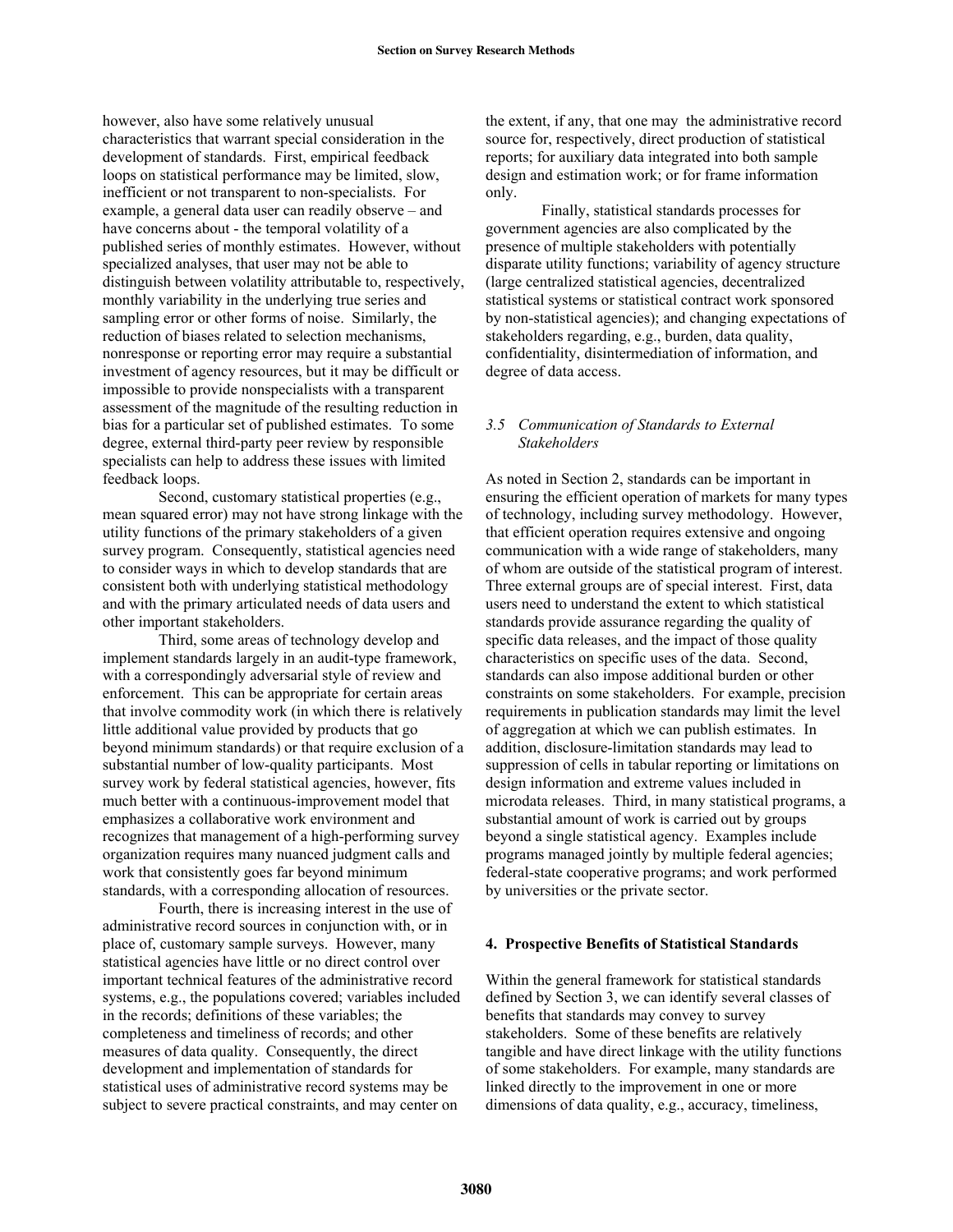accessibility, relevance, interpretability and coherence, per the framework for data quality outlined in Brackstone (1999).

In addition, some standards can lead directly to reduction of tangible costs for some stakeholders. For instance, compliance with standards for efficient sample design can reduce data collection costs for a statistical agency; burden constraints can reduce costs for respondents; and requirements for standard data formats, and methodology reports can reduce costs for data users.

Beyond these tangible benefits, and perhaps most important, is the fact that standards can contribute to the improved coherence and efficiency of markets for statistical information. Standards, and supporting technical material, provide a common language and set of shared expectations, which in turn reduce search and transaction costs. In addition, if managed appropriately, standards can enhance the external stature of the statistical agency and support the professionalism of internal agency staff and other stakeholders. This in turn can significantly reduce some forms of risk for the statistical agency and its data users.

For example, the classic Gresham's Law ("bad money drives out good money") has a close equivalent for statistical work, in which the presence of low-quality statistical information will tend to discourage the production of high-quality statistical information, unless non-specialist stakeholders have low-cost, transparent mechanisms by which they can distinguish between lowand high-quality data. Statistical standards, and related communication with non-specialists, can provide one possible mechanism for this.

 Similarly, the methodological community often encounters variants on the "tragedy of the commons" related to under-investment in certain critical resources. For example, with very few exceptions statistical methodology has been treated as non-proprietary, and acceptance of a methodological innovation has generally required dissemination of that innovation in the public domain. In addition, high-level technical training of methodological personnel will often involve very long learning curves; long lead times between the initial training and its contribution to a specific statistical program; and the risk that personnel will leave the institution soon after completion of their in-depth training. Formal standards for the training, experience and performance of high-level technical personnel can help to ameliorate these costs and risks, and thus will convey benefits to individual statistical programs and the overall methodological community.

#### **5. Prospective Costs and Risks of Standards**

To use a rough analogy from time series, all standards impose a "filter" through which stakeholders

will view a statistical program as well as its products and processes. Furthermore, if such a filter is nontrivial, it will distort or eliminate some information about the survey program that may be important for one or more stakeholders. This in turn can impose significant costs and risks on the survey program and its stakeholders; and can lead to unintended changes in the operations of a survey program. Results may include direct costs to some survey stakeholders, general loss of efficiency, and several forms of indirect costs and increased risks.

## *5.1 Direct Costs*

Some of the costs arising from standards allow for relatively direct evaluation. For example, careful development of standards generally requires a substantial amount of time from personnel who have both extensive knowledge of the applicable methodology and program, and the "soft skills" required for negotiation and development of consensus across a wide range of stakeholders. Additional costs arise from related work in implementation, training, compliance, reporting and external review or enforcement. In an environment with finite resources, this in turn can lead to significant opportunity costs.

#### *5.2 Loss of Efficiency*

 In many cases, if a survey organization does not develop and apply standards appropriately, they can potentially lead to serious losses of efficiency. For example, meaningful standards invariably impose some barriers to entry into the market for statistical work. This may be a reasonable outcome if these barriers are consistent with applicable laws and if they do not exclude organizations that reasonably can be expected to produce high-quality work. On the other hand, artificial barriers that do not arise from objective, high-priority quality criteria can result in a substantial loss of productive competition.

 In addition, the general literature on standards broadly recognizes that the process of standard-setting and enforcement can lead to various forms of "rent seeking" behavior, in which a participant seeks manipulate a regulatory or standards-setting process to obtain comparative advantage over other potential market participants, without providing any additional value to the "customers" of the program. The general literature on rent-seeking behavior is large and controversial (see, e.g., Mitchell (1998), Yandle (1999) and references cited therein), and a general treatment is well beyond the scope of the present paper. Also, one may not always have a perfectly clear dividing line between rent-seeking and sincere advocacy of a given quality standard for statistical programs. For the current discussion, it suffices to say that participants in standards-setting work for statistical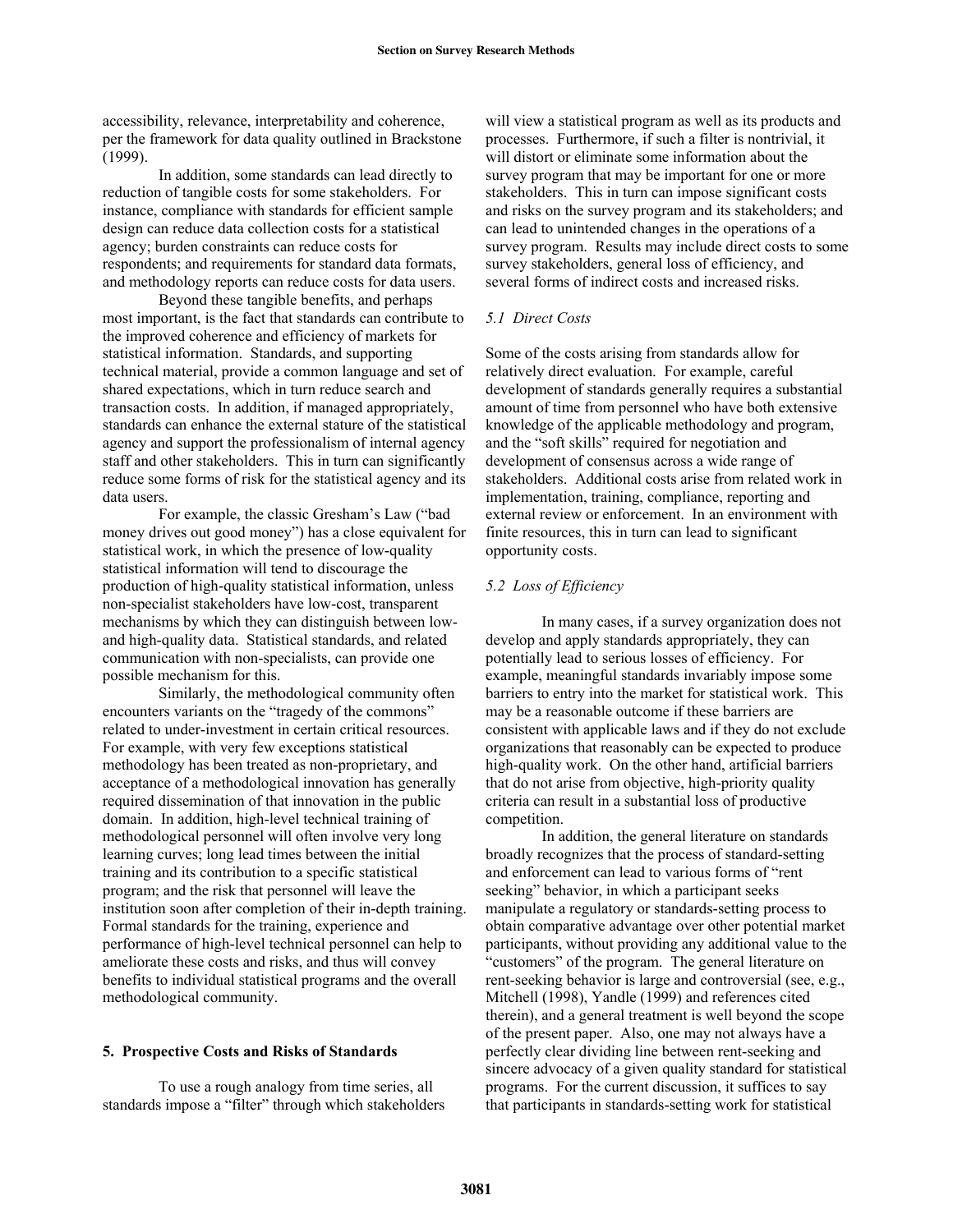programs should bear in mind the potential for rentseeking behavior, and should attempt to minimize such behaviors through a careful and transparent examination of the value provided to legitimate survey stakeholders through the proposed standards.

 Furthermore, inappropriately developed and implemented standards can degrade the performance of a survey organization. For instance, such standards can lead to internal confusion regarding institutional priorities, and can implicitly encourage satisficing or minimax behaviors that degrade overall performance. A simple version of this confusion arises in organizations dominated by constrained budgets or low-bid contracting procedures, wherein minimum standards can become *de facto* maximum standards, and thus discourage serious efforts to optimize survey processes. A more extreme version of this confusion can arise if an organization has critical functions that are difficult or impossible to standardize. For such an organization, establishment and rigid enforcement of readily formulated standards in many low-priority areas can be very counterproductive.

 To address these issues, survey organizations should focus standards in selected high-priority areas; calibrate the standards with legitimate measures of stakeholder value; and integrate the resulting standards with incentive structures that encourage the allocation of resources toward serious process improvement.

### *5.3 Indirect Costs and Related Risks*

In extreme forms, some of the phenomena covered in Section 5.2 can impose additional indirect costs and related risks on the statistical organization and other stakeholders. For example, many areas of survey methodology require a significant degree of refined judgment. Reductionist management of such work as a standardized commodity can lead to a number of problematic outcomes, including exacerbation of institutional and individual patterns of risk aversion; creation of unnecessary barriers to subsequent innovations to improve quality and efficiency; degradation of morale among high-performing personnel; and consequent risks and efficiency losses related to recruitment and retention.

 In addition, application of standards to a survey program can incur forms of *operational risk*, i.e., the risk that a standard will not be used as intended, and will in turn lead to degraded performance of the survey program. This risk can arise in many settings, but may be especially likely when a standard is applied to unusual populations, data sources, survey procedures or inferential goals. For instance, application of simple standards on response rates can be problematic for surveys that include multiple stages of sampling or extensive use of auxiliary information; cf. the recommendation by Little and Robin (2002) that analysts use a "fraction of missing information" quality measure in place of customary

response-rate measures for some discussions of the impact of nonresponse on survey data quality.

Operational risk may be especially acute for the aspirational standards discussed in Section 3.2. Clear statements of the intended scope of a statistical standard and related cautionary remarks can help one to manage operational risk for statistical standards.

## **6. Conclusions**

### *6.1 Summary*

This paper has sought to supplement the previous literature on standards for statistical programs by exploring the ways in which standards can enhance (or impede) the development, adoption and diffusion of innovations in statistical technology (methodology and specific statistical products) for a wide range of stakeholders. That approach led to the interpretation of standards as institutional commitments on investments in specified areas of statistical technology; and to the corresponding requirements for evaluation of the prospective benefits, costs and risks arising from these standards. Moreover, when they are integrated fully into common agency practice, the standards themselves constitute an important part of the institutional capital for individual statistical organizations and the federal statistical system as a whole.

 Within the wide range of ideas covered here, five points warrant special emphasis. First, standards generally will be the most effective if we develop them in ways that are coherent with the values, incentive structures and scope of feasible practice for individual agencies and the overall federal statistical system. Second, it is important to link standards to tangible benefits for stakeholders in high-priority areas. Third, it is also important to ensure that for applicable stakeholders, compliance with standards will involve costs and risks that are low relative to prospective benefits for the federal statistical system and its data users; and that appropriate contractual and funding mechanisms mediate the predominant cost-benefit trade-offs. Finally, for essentially all standards for statistical programs, there are two critical factors:

transparency on methodology, cost structures and empirical results; and appropriate high-level technical training and qualifications of personnel.

#### *6.2 Research Issues*

In closing, the framework suggested in this paper leads to several open questions that might warrant in-depth methodological and empirical research.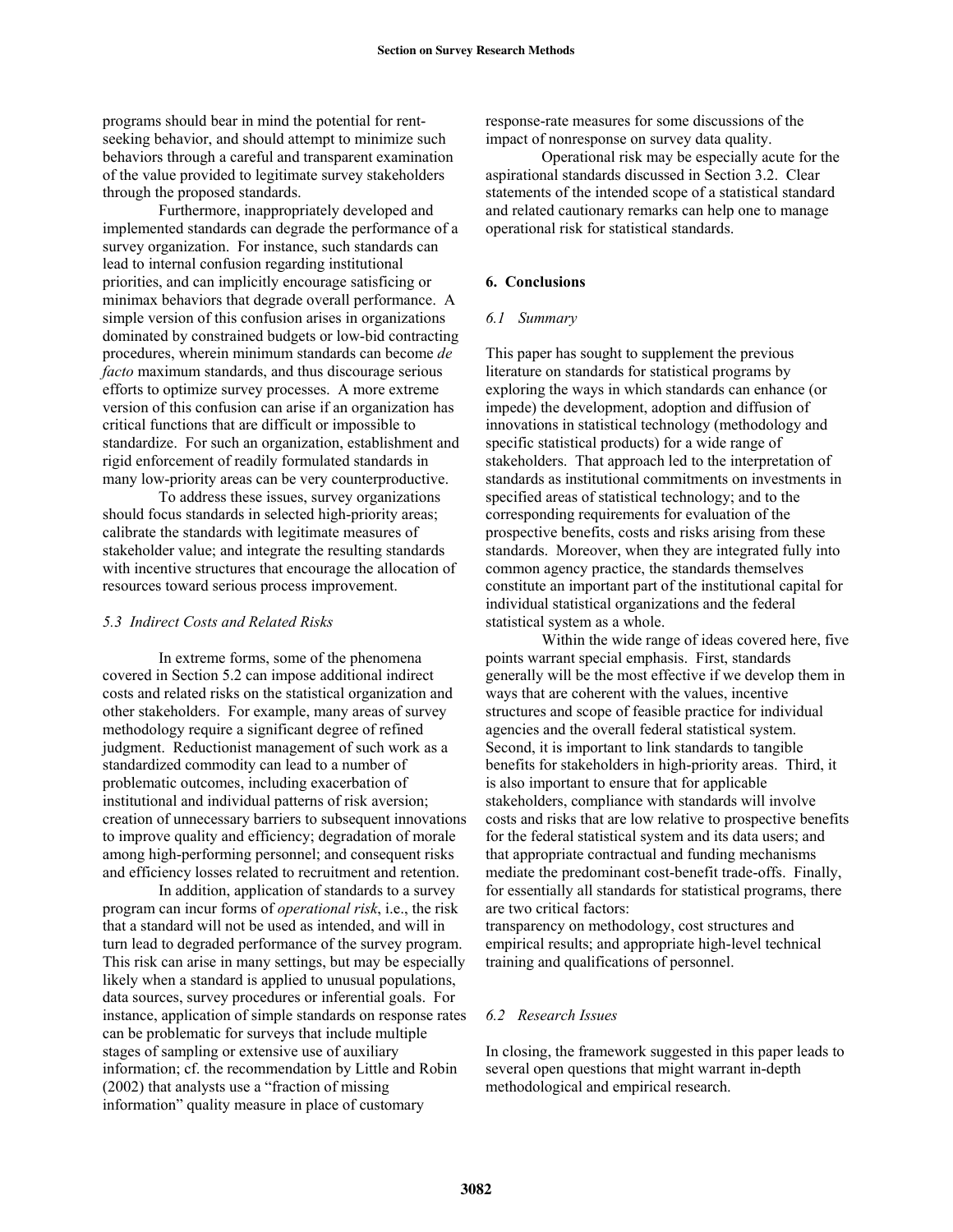- 1. What empirical information is currently available regarding stakeholders' perceptions of benefits, costs and risks arising from a given statistical survey program? Has there been any methodological work done on, e.g., development and testing of instruments to measure these perceptions? (See, Singer et al. (1995) for one partial example involving confidentiality assurances.)
- 2. In keeping with comments in Sections 3 through 5, to what extent do we have empirical evidence on the linkage between specific statistical standards and tangible value for the stakeholders (respondents, data users and statistical agencies) of statistical survey programs?
- 3. Based on results from questions (1) and (2), can one develop an informative mathematical characterization of trade-offs among benefits, costs and risks arising for a proposed set of survey standards?
- 4. Based on results from question (3), what are the marginal benefits, if any, of specific proposed technical standards, conditional on broad compliance with stringent standards regarding transparency of processes and technical training of personnel?

# **Acknowledgements and Disclaimer**

The views expressed in this paper are those of the author and do not necessarily represent the policies of the U.S. Bureau of Labor Statistics. The author thanks Katharine Abraham, Bill Barron, David Binder, Ron Bosecker, Lynda Carlson, Larry Cox, Don Dillman, Bob Eddy, Bob Fay, Nancy Gordon, Bob Groves, Brian Harris-Kojetin, Phil Kott, Janice Lent, Rod Little, Tom Petska, Don Rubin, Fritz Scheuren and Clyde Tucker for many helpful discussions of this topic.

# **References**

American Statistical Association (1999). Ethical Guidelines for Statistical Practice. Available at: http://www.amstat.org/profession/index.cfm?fuseaction=e thicalstatistics

Australian Bureau of Statistics (2007). *Methods, Classifications, Concepts and Standards.* Available through: http://www.abs.gov.au/websitedbs/d3310114.nsf/Home/

Methods,+Classifications,+Concepts+&+Standards

Bayless, D.L., Cahalan, M. and Stufflebeam, D.L. (1990). Written standards as a process to improve survey data quality: A review of selected national standards. Paper presented to the Section on Survey Research Methods, American Statistical Association at the 1990 Joint Statistical Meetings, Anaheim, California.

Beatty, Paul, Willis, Gordon, Hunter, Jennifer E. and Miller, Kristen (2005). Design of the q-bank: Determining concepts, content, and standards. *ASA Proceedings of the Joint Statistical Meetings*, 981-988. *American Statistical Association (Alexandria, VA)*

Biemer, Paul P. (1990). Comment on ``Development of standards and quality procedures in federal surveys'' *ASA Proceedings of the Section on Survey Research Methods*, 18-19 *American Statistical Association (Alexandria, VA)*

Bisgaard, Søren, (1991). Design of standards and regulations. *Journal of the Royal Statistical Society, Series A: Statistics in Society*, **154**, 93-96

Blyth, B. (2007). A new international standard for survey process quality control (ISO 20252). *ISI Newsletter* **30**, p. 25.

Boen, J. and Smith, H. (1975). Should statisticians be certified? *The American Statistician*, **29**, 113-114

Boen, James R. (1990). Studying certification for statisticians. *The American Statistician*, 44, 184.

Boulanger, Michèle, Boulanger, Michele, Johnson, Mark, Perruchet, Christophe and Thyregod, Poul (1999). Evolution of international statistical standards via life cycle of products and services. *International Statistical Review*, 67, 151-171

Brackstone, Gordon (1999). Managing data quality in a statistical agency. *Survey Methodology* **25**, 139-149.

Brackstone, Gordon, Johanis, Paul and Kovar, John (2004). Standards for surveys at Statistics Canada. *ASA Proceedings of the Joint Statistical Meetings*, 1454-1461 *American Statistical Association (Alexandria, VA)* 

Braithwaite, William R. (2001). Data field standards and the Health Insurance Portability and Accountability Act. *Statistics in Medicine*, 20, 1323-1330

Burgess, James F., Jr., Christiansen, Cindy L., Michalak, Sarah E. and Morris, Carl N. (2000). Medical profiling: Improving standards and risk adjustments using hierarchical models. *Journal of Health Economics*, 19, 291-309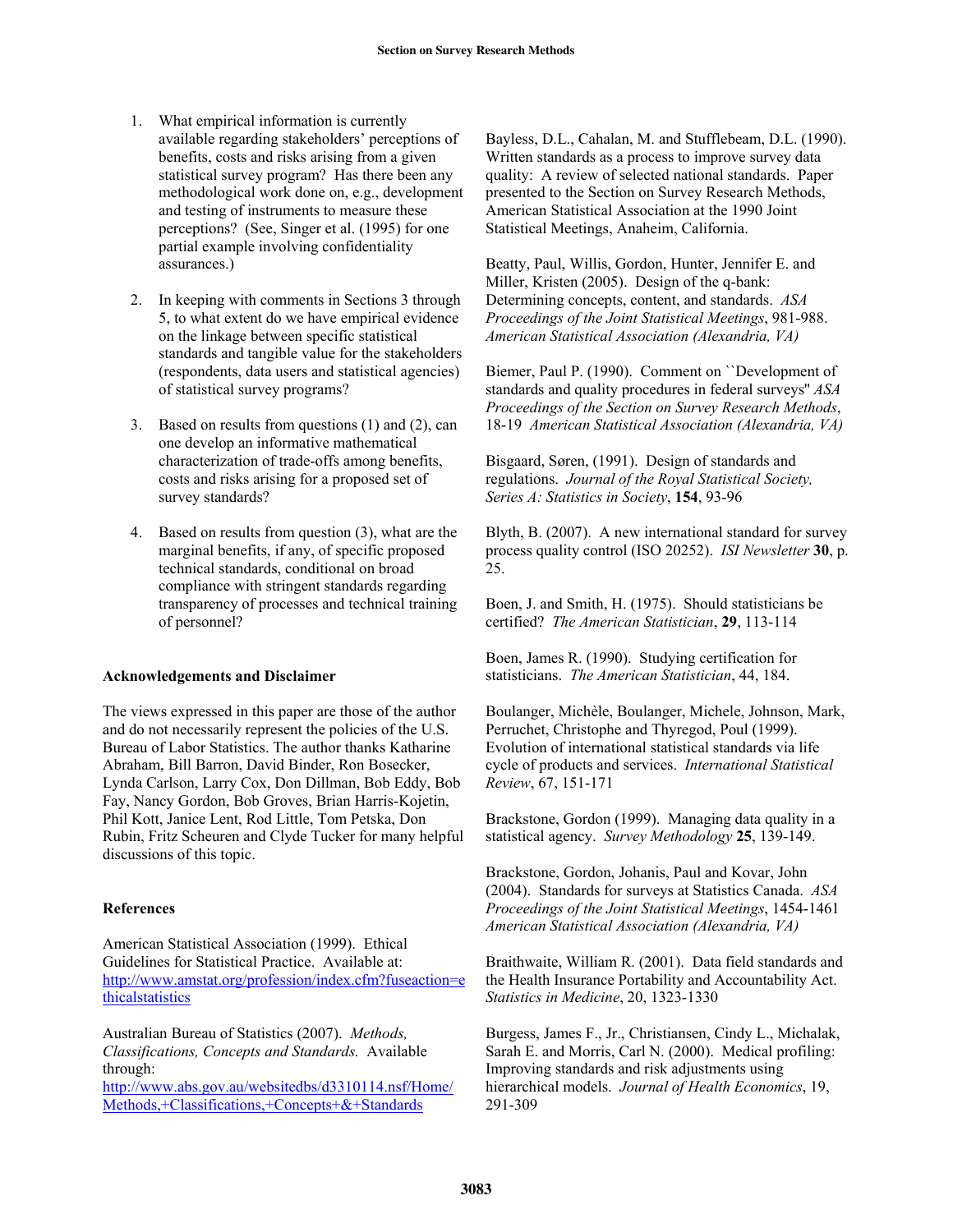Bushery, John M. and Pamela D. McGovern (2005). Implementing and improving quality standards at the U.S. Census Bureau. *Proceedings of the 2005 Research Conference of the Federal Committee on Statistical Methodology.* Available through: http://www.fcsm.gov/05papers/Bushery\_McGovern\_VIIC .pdf

Cecco, Kevin and Cohen, Stephen (2004). Standards for statistical surveys for producing and disseminating survey estimates in the U.S. statistical system. *ASA Proceedings of the Joint Statistical Meetings*, 1494-1502. *American Statistical Association (Alexandria, VA)*

Chiswick, Carmel U. (1987). Labor, leisure and home production: Implications of the new international standards for statistics. *ASA Proceedings of the Business and Economic Statistics Section*, 1-5. *American Statistical Association (Alexandria, VA)*

Colledge, Michael and March, Mary (1997). Quality policies, standards, guidelines, and recommended practices at national statistical agencies. *Survey Measurement and Process Quality*, 501-522. *Lyberg, Lars (ed.), Biemer, Paul (ed.), Collins, Martin (ed.), de Leeuw, Edith (ed.), Dippo, Cathryn (ed.), Schwarz, Norbert (ed.) and Trewin, Dennis (ed.) John Wiley & Sons (New York; Chichester)*

COPSS Committee on Symbols and Notation (1965). Recommended standards for statistical symbols and notation. *The American Statistician*, 19, 12-14

Court, Andrew T. (1952). Statistical standards. *The American Statistician*, 6, 6

Deming, W. Edwards (1958). Standards of probability sampling for legal evidence. *The American Statistician*, 12, 25-26

Dillman, D.A. (1996). Why innovation is difficult in government surveys (with discussion). *Journal of Official Statistics* **12**, 113-197.

Eltinge, John L. (2004). Discussion: Standards and gold standards in the development, adoption and diffusion of statistical technology for government agencies. *ASA Proceedings of the Joint Statistical Meetings*, 1555-1557. *American Statistical Association (Alexandria, VA)*

Farlie, D. J. G. (1989). Standards and statistics. *Philosophical Transactions of the Royal Society of London, Series A: Mathematical, Physical and Engineering Sciences*, 327, 573-579

Fellegi, Ivan P. and Ryten, Jacob (2005). The effectiveness of a supranational statistical office: Pluses, minuses, and challenges viewed from the outside. *Journal of Official Statistics*, 21, 145-169

Fenwick, D. and G. Tippen (2003). Quality Management Using ISO 9000 for Price Indices in the UK. *Journal of Official Statistics* **19**, 365-382.

Folsom, R. E., Horvitz, D. G. and LaVange, L. M. (1989). The design of surveys using measurement design standards. *ASA Proceedings of the Section on Survey Research Methods*, 80-87. *American Statistical Association (Alexandria, VA)*

Frankel, Martin R. (1975). The development of broadcast rating council standards for accuracy of approximate standard error estimates. *ASA Proceedings of the Business and Economic Statistics Section*, 106-109. *American Statistical Association (Alexandria, VA)*

Freedman, Stanley R. (1990). Quality in federal surveys: Do standards really matter? *ASA Proceedings of the Section on Survey Research Methods*, 11-17 *American Statistical Association (Alexandria, VA)*

Freeman, William W. K. (1956). Report of the Ad Hoc Committee to Explore Opinion on Standards. *The American Statistician*, 10, 13-13

Gillman, Daniel W., Appel, Martin V. and LaPlant, William P., Jr (1996). Statistical metadata management: A standards based approach. *ASA Proceedings of the Section on Survey Research Methods*, 55-64. *American Statistical Association (Alexandria, VA)* 

Gonzalez, Maria E. (ed.), Ogus, Jack L. (ed.), Shapiro, Gary (ed.), Tepping, Benjamin J. (ed.), Ferber, Robert (ed.) and Barabba, Vincent P. (ed.) (1975). Standards for discussion and presentation of errors in survey and census data (Suppl. to No. 351). *Journal of the American Statistical Association*, 70, 5-23

Hansen, Morris H. (1952). Statistical standards and the census. *The American Statistician*, 6, 7-10

Healy, M.J.R. (1978). Is statistics a science? *Journal of the Royal Statistical Society, Series A* **141**, 385-393.

Hibbert, Jack (1993). The need for research into the effectiveness of international statistical systems and standards. *Statistics and Computing*, 3, 194-196

Hogan, Howard R. and Mulry, Mary H. (1987). Operational standards for determining the accuracy of census results. *ASA Proceedings of the Social Statistics*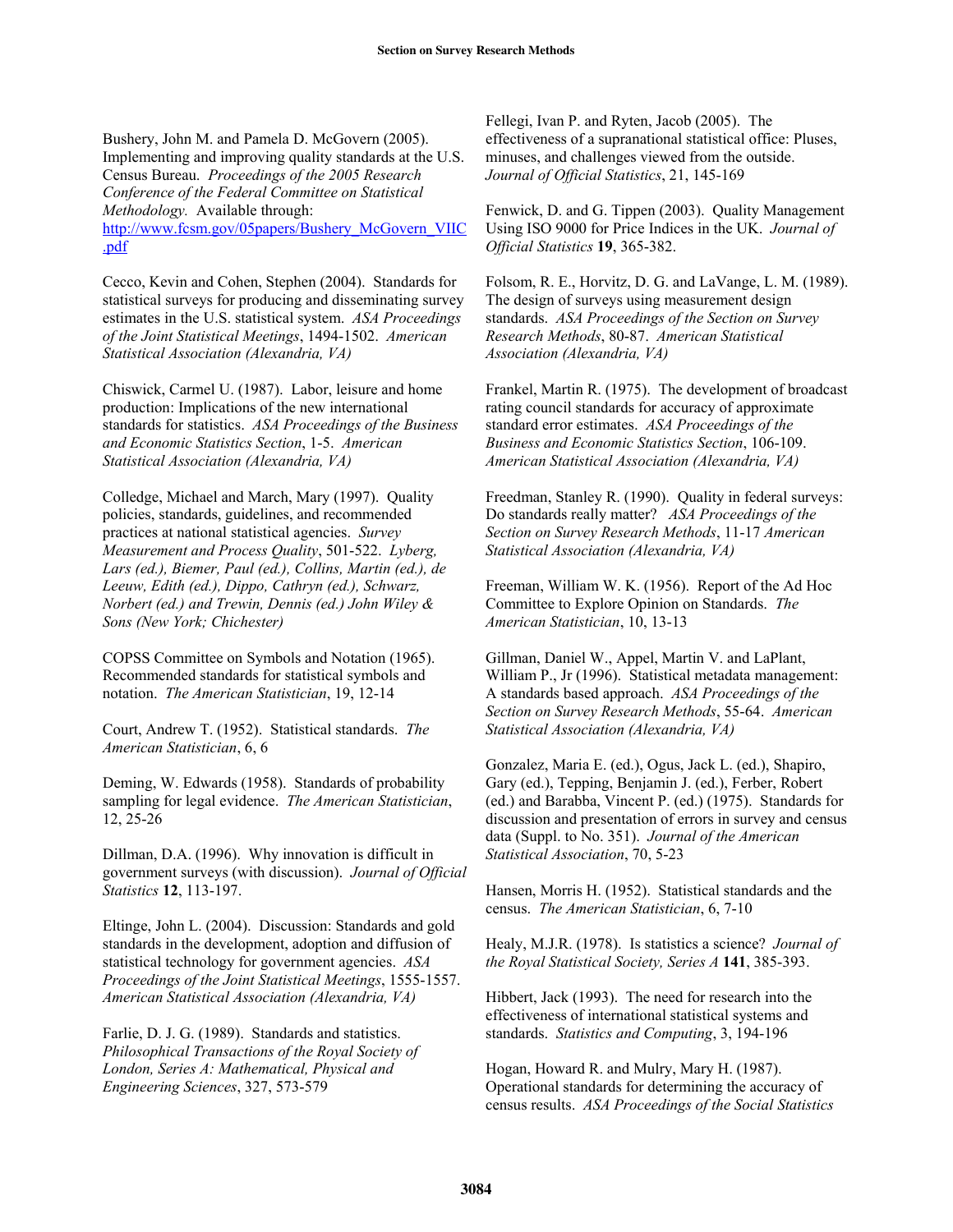*Section*, 46-55 *American Statistical Association (Alexandria, VA)*

Horvitz, Daniel G., Folsom, Ralph E. and Lavange, L. M. (1987). The use of standards in survey estimation. *ASA Proceedings of the Section on Survey Research Methods*, 546-551. *American Statistical Association (Alexandria, VA)*

International Standards Organization (2000). *ISO 9000:2000 – Quality Management Systems – Fundamentals and Vocabulary* 

International Standards Organization (2006). *ISO 20252: 2006 – Market, Opinion and Social Research – Vocabulary and Service Requirements.*

Johnson, Timothy and Owens, Linda (2003). Survey response rate reporting in the professional literature. *ASA Proceedings of the Joint Statistical Meetings*, 127-133 *American Statistical Association (Alexandria, VA)*

Kartha, C.P. (2001). ISO9000:2000 quality system standards and Baldrige criteria *ASA Proceedings of the Joint Statistical Meetings*, - *American Statistical Association (Alexandria, VA)*

Katz, R., ed. (2004). *The Human Side of Managing Technological Innovation, Second Edition.* New York: Oxford University Press.

Larson, L. Odell and Narain, Pratap (1998). International standards and definitions for agricultural statistics and requirements for World Census of Agriculture (Pkg: p7- 55) *Agricultural Statistics 2000 Proceedings*, 42-50. Holland, Theresa E. (ed.) International Statistical Institute (Voorburg, The Netherlands)

Lehnen, Robert G. (1988). Statistical policy for state and local governments (Com: p16-22). *The American Statistician*, 42, 10-16

Lievesley, Denise (2001). Making a difference: A role for the responsible international statistician? *Journal of the Royal Statistical Society, Series D: The Statistician*, 50, 367-404.

Little, Roderick J.A. and Donald B. Rubin (2002). *Statistical Analysis of Missing Data, Second Edition.* New York: Wiley.

Long, Clarence D. (1952). Comments on ``Statistical standards and the census.'' *The American Statistician*, 6, 10-14

Mahalanobis, P.C. (1965). Statistics as a key technology. *The American Statistician* **19**, 43-46.

Martin, Elizabeth (2000). Survey standards and response rate disclosure. *ASA Proceedings of the Section on Survey Research Methods*, 75-78. *American Statistical Association (Alexandria, VA)*

Melnick, Dan (2002). The legislative process and the use of indicators in formula allocations. *Journal of Official Statistics*, 18, 353-369

Mindlin, Albert (1977). Comments: ``Professional standards of statisticians in state and local government.'' *ASA Proceedings of the Social Statistics Section*, 200-202 *American Statistical Association (Alexandria, VA)*

Mitchell, Ronald B. (1998). Sources of transparency: Information systems in international regimes. *International Studies Quarterly* **42**, 109-130.

Morton, J. E. (1952). Comments on ``Statistical standards.'' *The American Statistician*, 6, 6-7.

Mulry-Liggan, Mary and Hogan, Howard (1986a). Research plan on census adjustment standards. *Proceedings of the Bureau of the Census Annual Research Conference, Volume 2*, 381-392. *U.S. Bureau of the Census (Suitland, MD)*

Mulry-Liggan, Mary and Hogan, Howard (1986b). Research plan on census adjustment standards. *ASA Proceedings of the Section on Survey Research Methods*, 566-570 *American Statistical Association (Alexandria, VA)* 

National Center for Education Statistics (1991). Standards for Education Data Collection and Reporting (SEDCAR). Washington, DC: National Center for Education Statistics. Available at: http://nces.ed.gov/pubs92/92022.pdf

National Research Council (2005). *Principles and Practices for a Federal Statistical Agency, Third Edition.* Committee on National Statistics. Margaret E. Martin, Miron L. Straf and Constance F. Citro, Editors. Division of Behavioral and Social Sciences and Education. Washington, DC: The National Academies Press.

O'Neill, Harry W. (1988). The need for and structure of standards of conduct for survey research practitioners. *ASA Proceedings of the Section on Survey Research Methods*, 6-8 *American Statistical Association (Alexandria, VA)*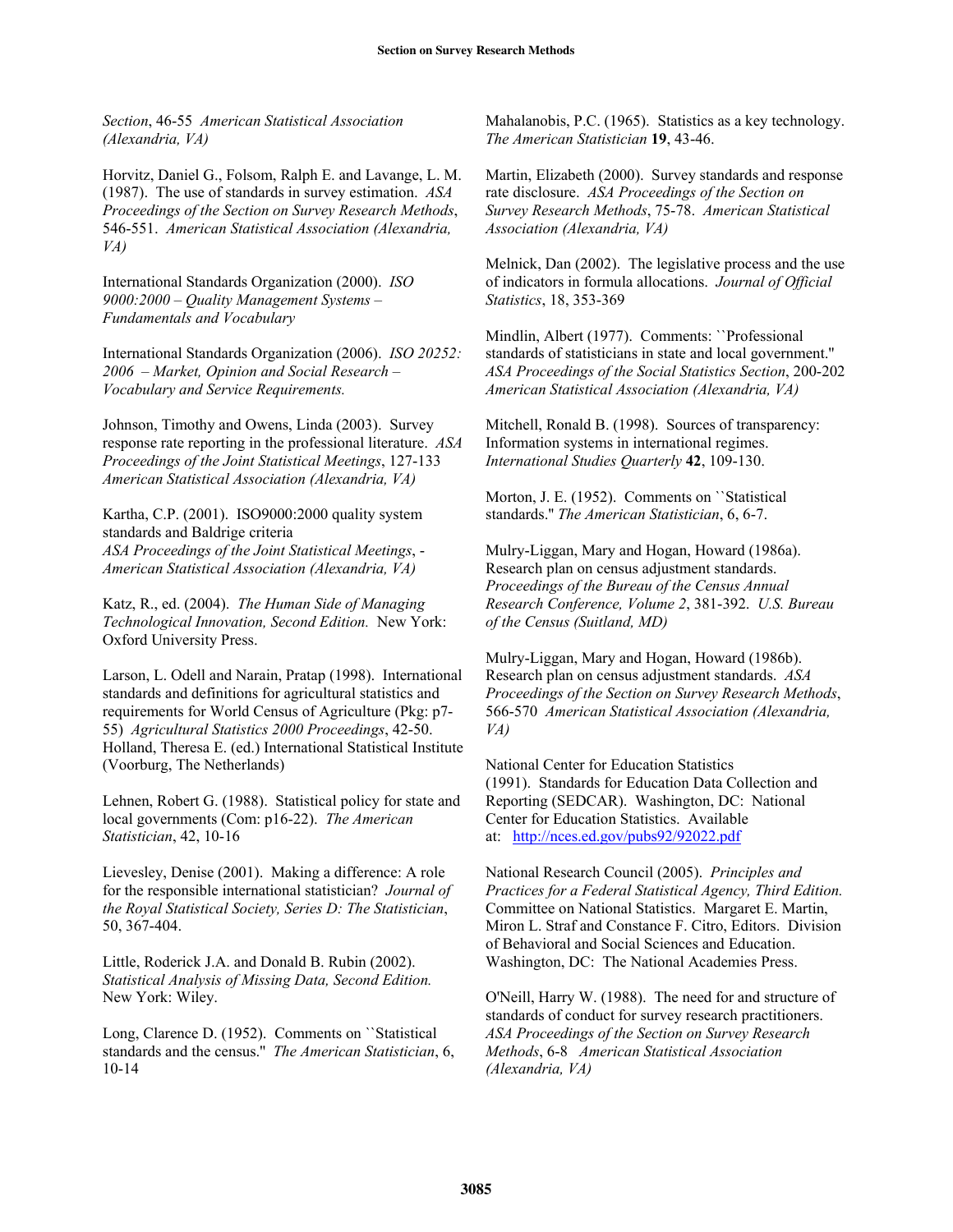Osmint, Jeffrey and Absalom, Sandra (1993). Survey statistical standards: Development and role. *ASA Proceedings of the Section on Government Statistics*, 225- 227 *American Statistical Association (Alexandria, VA)*

Paulk, Mark C. (1994). A Comparison of ISO 9001 and the Capability Maturity Model for Software.

Rogers, E.M. (1995). *Diffusion of Innovations, Fifth Edition*. New York: Free Press.

Rosenberg, Harry M. and Lunde, Anders S. (1977). Professional standards of statisticians in state and local governments. *ASA Proceedings of the Social Statistics Section*, 192-199. *American Statistical Association (Alexandria, VA)*

Salter, Liora, Levy, Edwin and Leiss, William (1988). Mandated science: science and scientists in the making of standards. *Kluwer Academic Publishers Group (Dordrecht; Norwell, MA)*

Schmid, Calvin F. (1976). The role of standards in graphic presentation. *ASA Proceedings of the Social Statistics Section*, 74-81. *American Statistical Association (Alexandria, VA)*

Seltzer, William (1996). Statistical standards and national, regional, and global requirements and capabilities. *ASA Proceedings of the Section on Government Statistics*, 12-21. *American Statistical Association (Alexandria, VA)*

Shapiro, Gary, Pollock, Jesse, Harley, M. Diana and Beach, Mary Ellen (1985). Statistical standards at the Census Bureau: Past, present, and future. *Proceedings of the Bureau of the Census Annual Research Conference, Volume 1*, 481-491. *U.S. Bureau of the Census (Suitland, MD)*

Singer, Eleanor, Dawn R. Von Thurn and Esther R. Miller (1995). Confidentiality assurances and response: A quantitative review of the experimental literature. *Public Opinion Quarterly* **59**, 66-77.

Slater, Melaney and Christensen, Howard (2002). Applying AAPOR's final disposition codes and outcome rates. *ASA Proceedings of the Joint Statistical Meetings*, 540-545 *American Statistical Association (Alexandria, VA)*

Smith, Tom W. (1999). Standards for final disposition codes and outcome rates for surveys. *Federal Committee on Statistical Methodology Research Conference,Vol.5*, 49-58. *U.S. Bureau of the Census (Suitland, MD)*

Spencer, Bruce (1986). Conceptual Issues in Measuring Improvement in Population Estimates. *Proceedings of the Bureau of the Census Annual Research Conference, Volume 2*, 393-407. *U.S. Bureau of the Census (Suitland, MD)*

Statistics Canada (2003). *Statistics Canada Quality Guidelines, Fourth Edition.* Available through: http://www.statcan.ca/english/freepub/12-539-XIE/12- 539-XIE03001.pdf

Statistics Finland (2006). *Quality Guidelines for Official Statistics: Handbooks 43b.* Helsinki, Finland: Statistics Finland. Available through: http://tilastokeskus.fi/tk/tt/laatuatilastoissa/alku\_en.html

Statistics New Zealand (2007). *Quality Standards in Official Statistics.* Available through: http://www.stats.govt.nz/about-us/corporate-reports/postelection-briefing-2002/quality-stds.htm

Stephens, Ken (1977). Standards: A new frontier for quality. *Journal of Quality Technology*, 9, 70-81

Tukey, John (1986). Comments on ``Deriving appropriate standards for Census undercount adjustment.'' *Proceedings of the Bureau of the Census Annual Research Conference, Volume 2*, 408-410. *U.S. Bureau of the Census (Suitland, MD)*

Tupek, Alan R., Arends, William, Casselberry, Jay, Cecco, Kevin, Cohen, Stephen, Flanagan, Patrick, Harris-Kojetin, Brian A., Madans, Jennifer, O'Conor, Karen and Seastrom, Marilyn (2004). Updating federal standards for statistical surveys. *ASA Proceedings of the Joint Statistical Meetings*, 1795-1799. *American Statistical Association (Alexandria, VA)*

United Kingdom Office of National Statistics (2002). National Statistics Code of Practice: Statement of Principles. Available through: http://www.statistics.gov.uk/about/national\_statistics/cop/ downloads/StatementRD.pdf

United States Office of Management and Budget (1977a). *Statistical Policy Directive Number 1: Standards for Statistical Surveys.* 

United States Office of Management and Budget (1977b). *Statistical Policy Directive Number 2: Publication of Statistics.*

United States Office of Management and Budget (2006). *Standards and Guidelines for Statistical Surveys*. Available at: